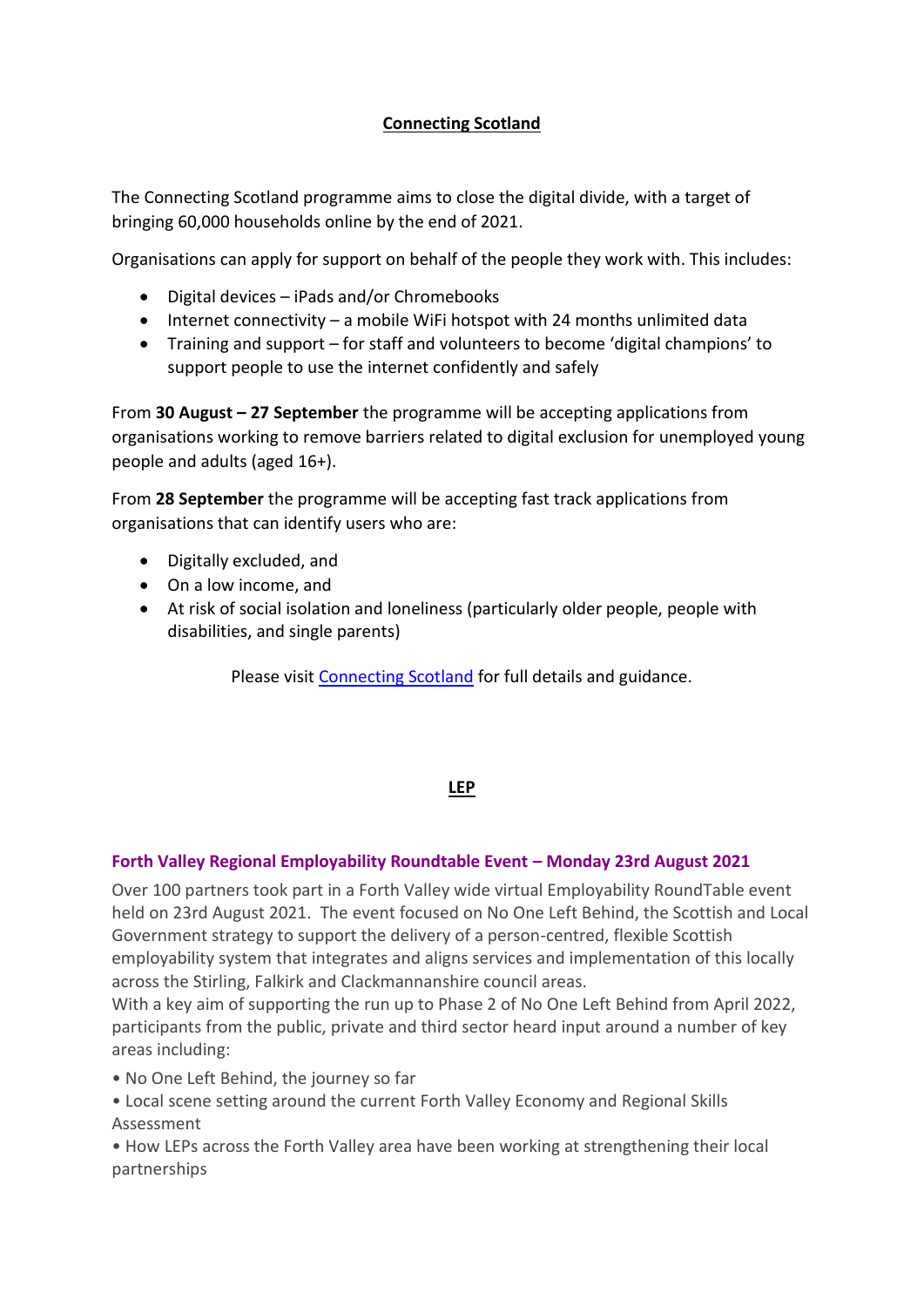• Transforming Employability Services: The Scottish Approach to Service Design

Local Councillors fully supported the event with a welcome address offered by the leader of Clackmannanshire Council and concluding remarks delivered by the leader of Falkirk Council, both keen to highlight the importance of current developments.

After presentations and Q & A opportunities, participants broke into localised discussion groups considering how LEP's could communicate better in the future with stakeholders, what might be the best way to consult with stakeholders on service delivery, establishing interest around future provider forums and considering options around opportunities for future annual employability conferences.

The importance of placing service users at the heart of any developments was a strong theme emerging from the event which was welcomed by all in attendance together with commitment from partners to work together around areas such as continual improvement approaches, service delivery and ensuring those who are furthest away from employment get the support they need.

Feedback from the event was hugely positive;

*"Reassuring and exciting to hear how everyone is so passionate and well informed around approaching this so creatively and enthusiastically. Look forward to hearing more and working further together."*

*"It is the first time I have actually understood the bigger picture and the assessment of what is a service, and what is service design. This really helps with context and understanding the approach as well as the background and better outcomes for users. This helps with clarity of expectation.."*

Employability leads will now review feedback from the event using information gleaned to help support the future implementation of No One Left Behind across the Forth Valley areas.

#### **News**

### **Scotland's Devolved Employment Services: statistical summary**

On Wednesday 25 August 2021, the Scottish Government published its sixteenth set of statistics for its national employability service – Fair Start Scotland (FSS). This publication presents statistics for Fair Start Scotland (FSS) from April 2018 to June 2021 and experimental statistics on the No One Left Behind strategic approach to employability delivery, reporting on those receiving support from April 2019 to March 2021.

A copy of these statistics can be found **[here](https://employabilityinscotland.createsend1.com/t/r-l-tluuyuhk-l-c/)**.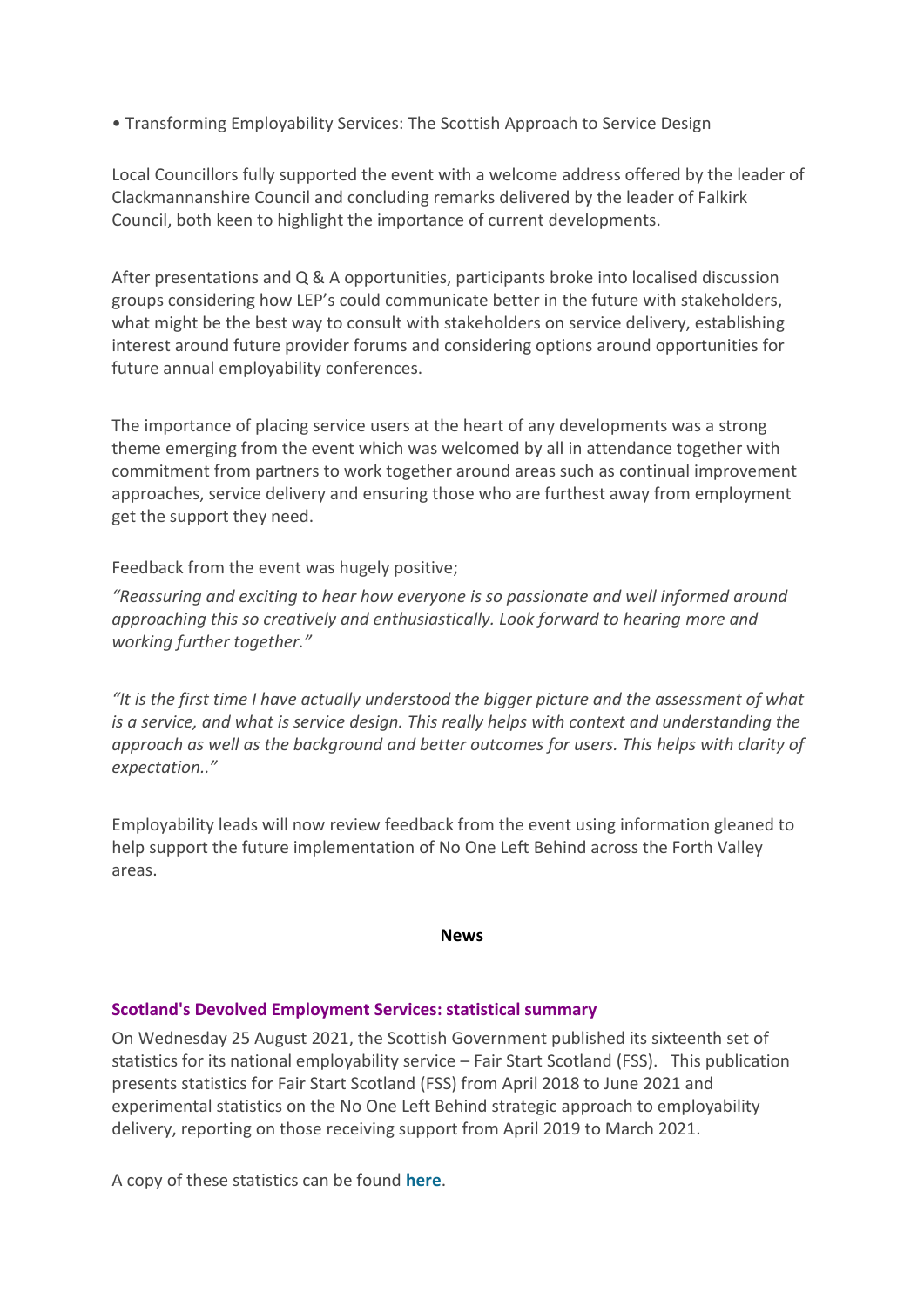### **Green Jobs Workforce Academy**

A new Green Jobs Workforce Academy has been launched, delivered by Skills Development Scotland. The advice service will help people take a greener approach to their careers, from accessing training and learning new skills, to finding a new green job.

This 100 days commitment of the new Scottish Government has been launched as the First Minister welcomed news that ScottishPower were creating 152 new green jobs, of which 135 will be based in Scotland.

First Minister Nicola Sturgeon said: "Looking ahead to COP26 in Glasgow in November, Scotland can be proud that our climate change ambitions, backed by investment in creating a highly skilled green workforce, will be showcased on an international stage."

These new roles will be listed on the **[academy's website](https://employabilityinscotland.createsend1.com/t/r-l-tluuyuhk-l-a/)** alongside information on the types of jobs emerging in sectors crucial to Scotland's transition to a net-zero economy, such as renewable energy, construction and transport. You can read more about the Green Jobs Workforce Academy **[here](https://employabilityinscotland.createsend1.com/t/r-l-tluuyuhk-l-f/)**.

#### **Flexible Workforce Development Fund 2021-22 guidance published**

The guidance for the Flexible Workforce Development Fund in the academic year 2021-22 has now been published by the Scottish Funding Council and Skills Development Scotland.

An evaluation proposal for the Fund is currently in development and will be commissioned in the coming months.

The Flexible Workforce Development Fund (FWDF) enables employers in Scotland to address priority skills and skills gaps in their organisation by accessing funding to create training programmes that meet their needs. These programmes can be delivered in partnership with their local college, The Open University in Scotland (OUiS) or an independent training provider. This guidance provides details on the different funding routes available in academic year 2021-22 and information on how employers can access the Fund.

You can read more about the new guidance **[here](https://employabilityinscotland.createsend1.com/t/r-l-tluuyuhk-l-z/)**.